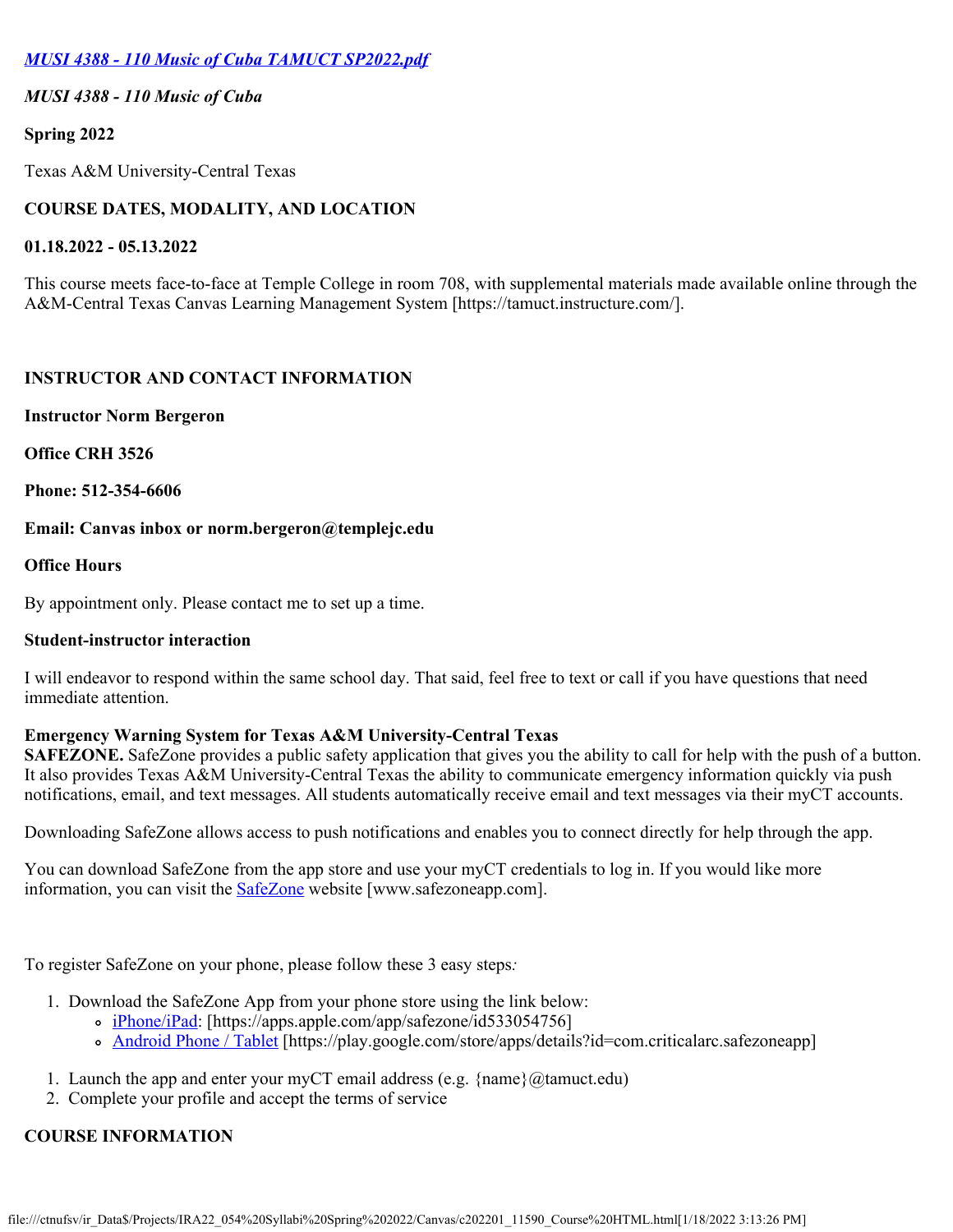### **Course Overview and description**

A deep dive into the music of Cuba.

### **Course Objective or Goal**

Goal is for students to not only earn a deeper understanding of Cuban music and musicians but more importantly, to understand that no art-form exists in a vacuum. The music of Cuba is intrinsically linked to the music of the US, the entire African diaspora, and the global music world.

### **Student Learning Outcomes**

Students having completed this course will have a deeper understanding of the history of the music of Cuba in relation to race, religion, gender, sexuality, politics, and economy. They will be able to place the significant Cuban musicians, genres, and musical events on a timeline of world events. Students will be able to identify Cuban musical styles and genres and periods auditorily.

### **Required Reading and Textbook**

Cuba and its Music: From the First Drums to the Mambo by Ned Sublette

## **COURSE REQUIREMENTS**

### Course Requirements:

This course will be seminar based with lots of reading, discussions, guest lectures, listening, video immersion, and hands-on music making. Grading will be evenly distributed between daily participation/preparedness, a midterm, and a final exam.

## **Posting of Grades**

Grading will take place in Canvas. Grades will be posted within 48 hours of due dates.

### **Grading Policies**

**I will not accept late work. Do it and turn it in on time.**

# **TECHNOLOGY REQUIREMENTS AND SUPPORT**

# **Technology Requirements**

This course will use the A&M-Central Texas Instructure Canvas learning management system. **We strongly recommend the latest versions of Chrome or Firefox browsers. Canvas no longer supports any version of Internet Explorer.**

Logon to A&M-Central Texas Canvas [https://tamuct.instructure.com/] or access Canvas through the TAMUCT Online link in myCT [https://tamuct.onecampus.com/]. You will log in through our Microsoft portal.

Username: Your MyCT email address. Password: Your MyCT password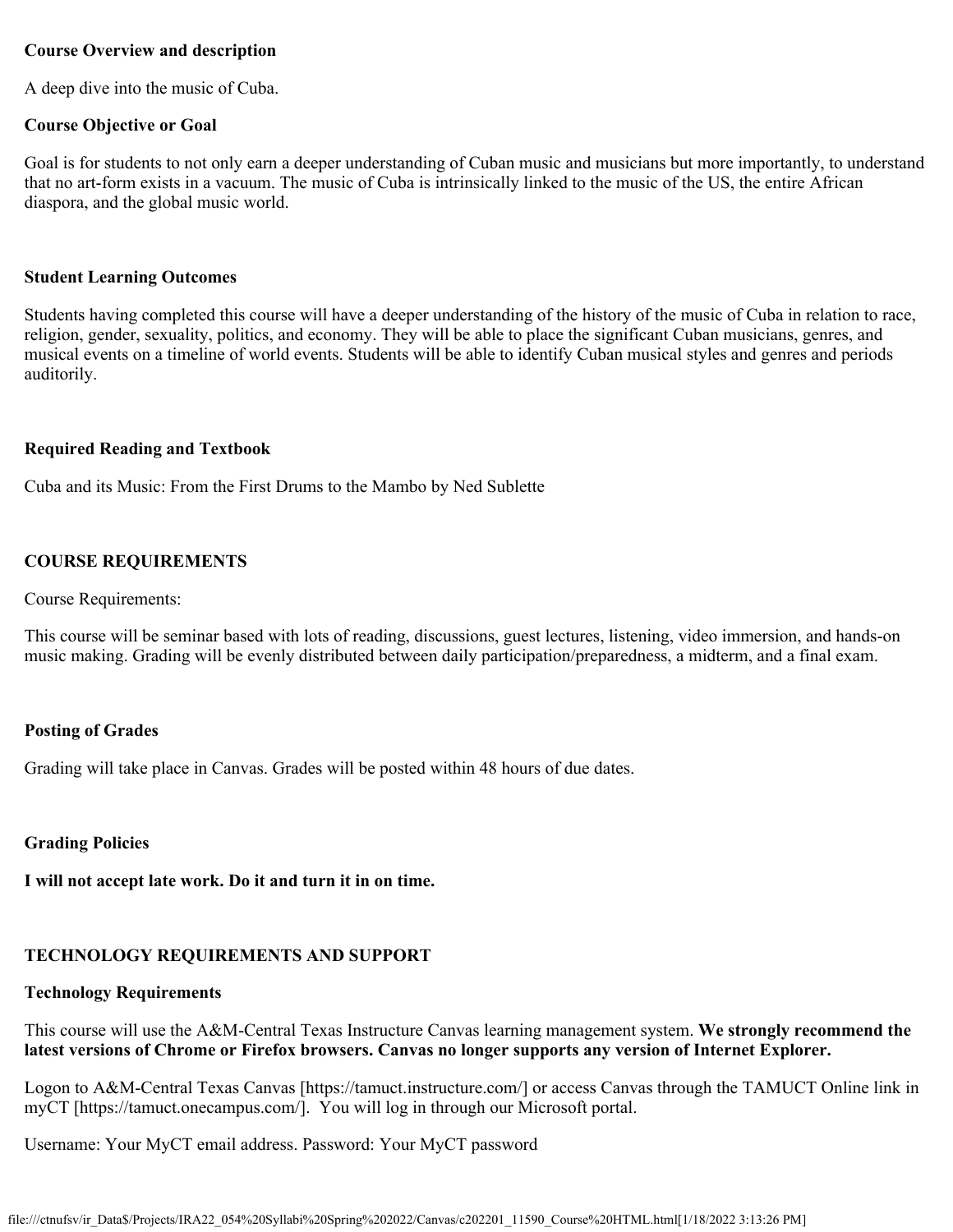## **Canvas Support**

Use the Canvas Help link, located at the bottom of the left-hand menu, for issues with Canvas. You can select "Chat with Canvas Support," submit a support request through "Report a Problem," or call the Canvas support line: 1-844-757-0953.

For issues related to course content and requirements, contact your instructor.

## **Online Proctored Testing**

A&M-Central Texas uses Proctorio for online identity verification and proctored testing. This service is provided at no direct cost to students. If the course requires identity verification or proctored testing, the technology requirements are: Any computer meeting the minimum computing requirements, plus web camera, speaker, and microphone (or headset). Proctorio also requires the Chrome web browser with their custom plug in.

## **Other Technology Support**

For log-in problems, students should contact Help Desk Central, 24 hours a day, 7 days a week

Email: [helpdesk@tamu.edu](mailto:helpdesk@tamu.edu)

Phone: (254) 519-5466

[Web Chat](http://hdc.tamu.edu/): [http://hdc.tamu.edu]

*Please let the support technician know you are an A&M-Central Texas student.*

## **UNIVERSITY RESOURCES, PROCEDURES, AND GUIDELINES**

### **Drop Policy**

If you discover that you need to drop this class, you must complete the **Drop Request** Dynamic Form through Warrior Web.

[https://dynamicforms.ngwebsolutions.com/casAuthentication.ashx?InstID=eaed95b9-f2be-45f3-a37d-46928168bc10&targetUrl=https%3A%2F%2Fdynamicforms.ngwebsolutions.com%2FSubmit%2FForm%2FStart%2F53b8369e-0502-4f36-be43-f02a4202f612].

Faculty cannot drop students; this is always the responsibility of the student. The Registrar's Office will provide a deadline on the Academic Calendar for which the form must be completed. Once you submit the completed form to the Registrar's Office, you must go into Warrior Web and confirm that you are no longer enrolled. If you still show as enrolled, FOLLOW-UP with the Registrar's Office immediately. You are to attend class until the procedure is complete to avoid penalty for absence. Should you miss the drop deadline or fail to follow the procedure, you will receive an F in the course, which may affect your financial aid and/or VA educational benefits.

### **Academic Integrity**

Texas A&M University-Central Texas values the integrity of the academic enterprise and strives for the highest standards of academic conduct. A&M-Central Texas expects its students, faculty, and staff to support the adherence to high standards of personal and scholarly conduct to preserve the honor and integrity of the creative community. Any deviation by students from this expectation may result in a failing grade for the assignment and potentially a failing grade for the course. All academic misconduct concerns will be referred to the Office of Student Conduct. When in doubt on collaboration, citation, or any issue, please contact your instructor before taking a course of action.

For more [information regarding the Student Conduct process](https://nam04.safelinks.protection.outlook.com/?url=https://www.tamuct.edu/student-affairs/student-conduct.html&data=04%257C01%257Clisa.bunkowski@tamuct.edu%257Ccfb6e486f24745f53e1a08d910055cb2%257C9eed4e3000f744849ff193ad8005acec%257C0%257C0%257C637558437485252160%257CUnknown%257CTWFpbGZsb3d8eyJWIjoiMC4wLjAwMDAiLCJQIjoiV2luMzIiLCJBTiI6Ik1haWwiLCJXVCI6Mn0=%257C1000&sdata=yjftDEVHvLX/hM/cFU0B99krV1RgEWR+J+hvtoR6TYk=&reserved=0), [https://www.tamuct.edu/student-affairs/student-conduct.html].

If you know of potential honor violations by other students, you may [submit a report](https://nam04.safelinks.protection.outlook.com/?url=https://cm.maxient.com/reportingform.php?TAMUCentralTexas&layout_id=0&data=04%257C01%257Clisa.bunkowski@tamuct.edu%257Ccfb6e486f24745f53e1a08d910055cb2%257C9eed4e3000f744849ff193ad8005acec%257C0%257C0%257C637558437485262157%257CUnknown%257CTWFpbGZsb3d8eyJWIjoiMC4wLjAwMDAiLCJQIjoiV2luMzIiLCJBTiI6Ik1haWwiLCJXVCI6Mn0=%257C1000&sdata=CXGkOa6uPDPX1IMZ87z3aZDq2n91xfHKu4MMS43Ejjk=&reserved=0), [https://cm.maxient.com/reportingform.php?TAMUCentralTexas&layout\_id=0].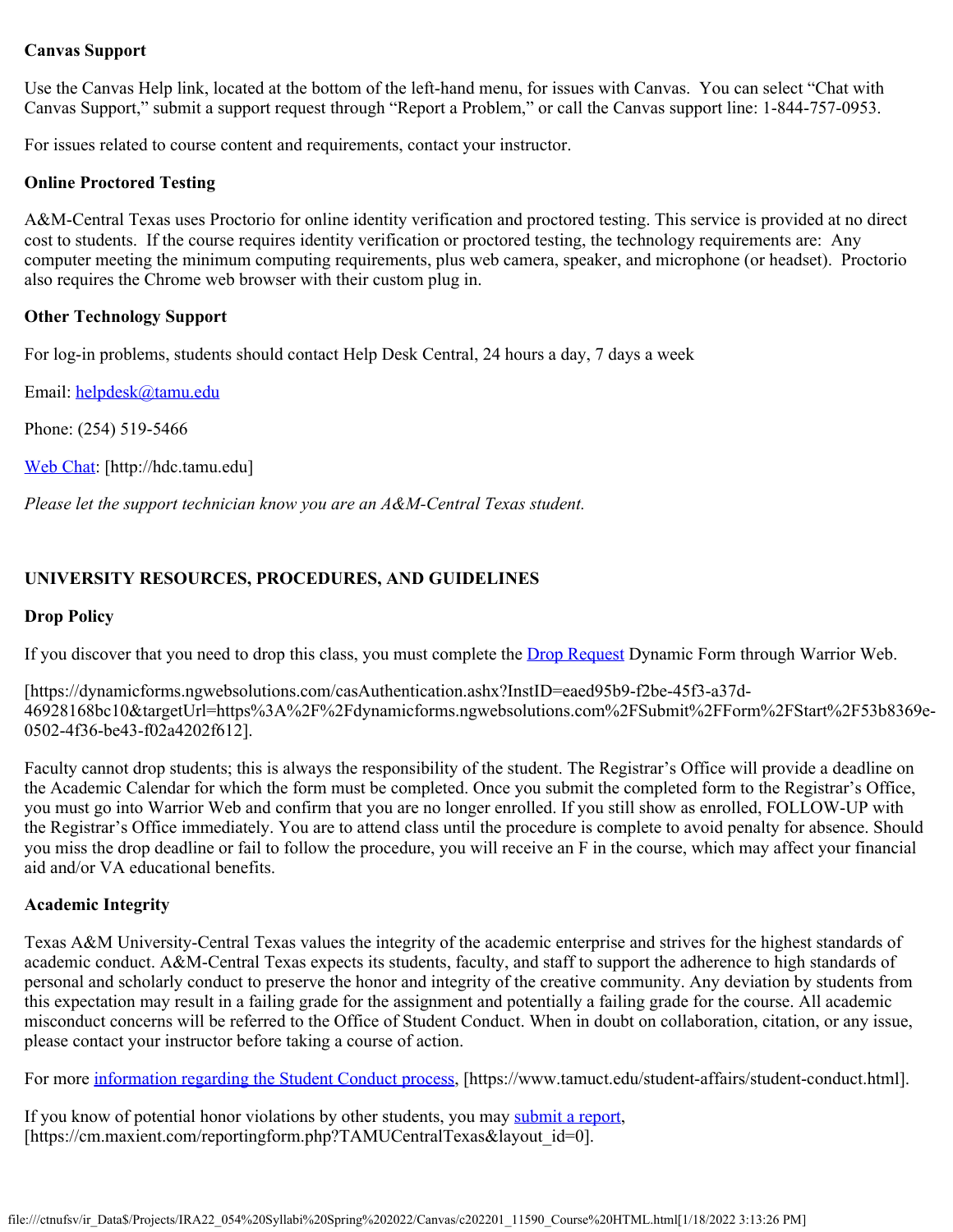## **Academic Accommodations**

At Texas A&M University-Central Texas, we value an inclusive learning environment where every student has an equal chance to succeed and has the right to a barrier-free education. The Warrior Center for Student Success, Equity and Inclusion is responsible for ensuring that students with a disability receive equal access to the university's programs, services and activities. If you believe you have a disability requiring reasonable accommodations, please contact the Office of Access and Inclusion, WH-212; or call (254) 501-5836. Any information you provide is private and confidential and will be treated as such.

For more information, please visit our **Access & Inclusion** Canvas page (log-in required) [https://tamuct.instructure.com/courses/717]

## **Important information for Pregnant and/or Parenting Students**

Texas A&M University-Central Texas supports students who are pregnant and/or parenting. In accordance with requirements of Title IX and related guidance from US Department of Education's Office of Civil Rights, the Dean of Student Affairs' Office can assist students who are pregnant and/or parenting in seeking accommodations related to pregnancy and/or parenting. Students should seek out assistance as early in the pregnancy as possible. For more information, please visit [Student Affairs](https://www.tamuct.edu/student-affairs/pregnant-and-parenting-students.html) [https://www.tamuct.edu/student-affairs/pregnant-and-parenting-students.html]. Students may also contact the institution's Title IX Coordinator. If you would like to read more about these [requirements and guidelines](http://www2.ed.gov/about/offices/list/ocr/docs/pregnancy.pdf) online, please visit the website [http://www2.ed.gov/about/offices/list/ocr/docs/pregnancy.pdf].

Title IX of the Education Amendments Act of 1972 prohibits discrimination on the basis of sex and gender–including pregnancy, parenting, and all related conditions. A&M-Central Texas is able to provide flexible and individualized reasonable accommodation to pregnant and parenting students. All pregnant and parenting students should contact the Associate Dean in the Division of Student Affairs at (254) 501-5909 to seek out assistance. Students may also contact the University's Title IX Coordinator.

## **Tutoring**

Tutoring is available to all A&M-Central Texas students, both virtually and in-person. Student success coaching is available online upon request.

If you have a question, are interested in becoming a tutor, or in need of success coaching contact the Warrior Center for Student Success, Equity and Inclusion at (254) 501-5836, visit the Warrior Center at 212 Warrior Hall, or by emailing [WarriorCenter@tamuct.edu](mailto:WarriorCenter@tamuct.edu).

To schedule tutoring sessions and view tutor availability, please visit [Tutor Matching](https://tutormatchingservice.com/TAMUCT) [Services](https://tutormatchingservice.com/TAMUCT) [https://tutormatchingservice.com/TAMUCT] or visit the Tutoring Center in 111 Warrior Hall.

Chat live with a remote tutor 24/7 for almost any subject from on your computer! Tutor.com is an online tutoring platform that enables A&M-Central Texas students to log in and receive online tutoring support at no additional cost. This tool provides tutoring in over 40 subject areas except writing support. Access Tutor.com through Canvas.

## **University Writing Center**

University Writing Center: Located in Warrior Hall 416, the University Writing Center (UWC) at Texas A&M University– Central Texas (A&M–Central Texas) is a free service open to all A&M–Central Texas students. For the Spring 2022 semester, the hours of operation are from 10:00 a.m.-5:00 p.m. Monday thru Thursday in Warrior Hall 416 (with online tutoring available every hour as well) with satellite hours available online only Monday thru Thursday from 6:00-9:00 p.m. and Saturday 12:00- 3:00 p.m.

Tutors are prepared to help writers of all levels and abilities at any stage of the writing process. While tutors will not write, edit, or grade papers, they will assist students in developing more effective composing practices. By providing a practice audience for students' ideas and writing, our tutors highlight the ways in which they read and interpret students' texts, offering guidance and support throughout the various stages of the writing process. In addition, students may work independently in the UWC by checking out a laptop that runs the Microsoft Office suite and connects to WIFI, or by consulting our resources on writing, including all of the relevant style guides. Whether you need help brainstorming ideas, organizing an essay, proofreading, understanding proper citation practices, or just want a quiet place to work, the UWC is here to help!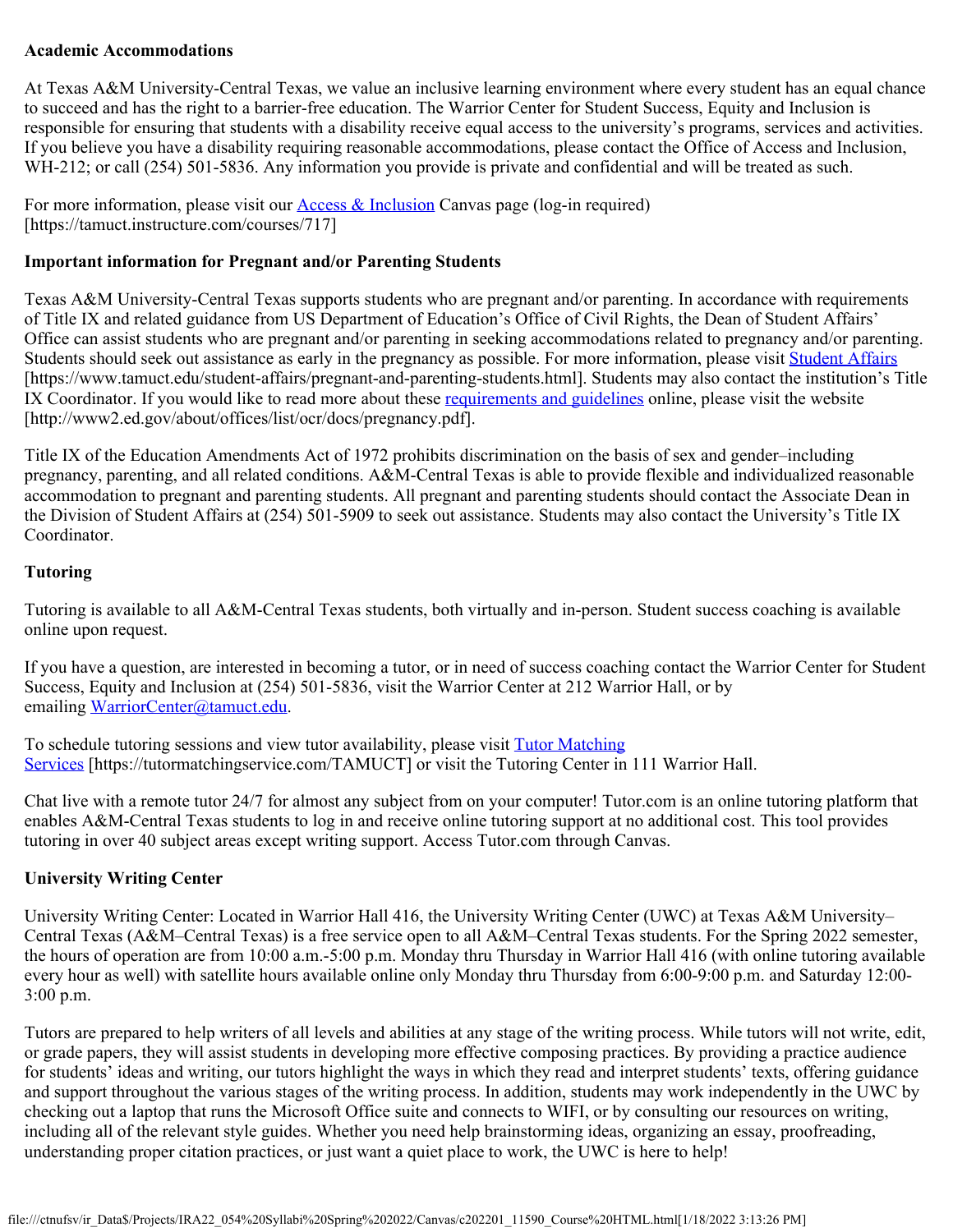Students may arrange a one-to-one session with a trained and experienced writing tutor by making an appointment via [WCOnline](https://tamuct.mywconline.com/) [https://tamuct.mywconline.com/]. In addition, you can email Dr. Bruce Bowles Jr. at bruce.bowles@tamuct.edu if you have any questions about the UWC, need any assistance with scheduling, or would like to schedule a recurring appointment with your favorite tutor by making an appointment via [WCOnline](https://tamuct.mywconline.com/) [https://tamuct.mywconline.com/]. In addition, you can email Dr. Bruce Bowles Jr. at bruce.bowles@tamuct.edu if you have any questions about the UWC, need any assistance with scheduling, or would like to schedule a recurring appointment with your favorite tutor.

## **University Library**

The University Library provides many services in support of research across campus and at a distance. We offer over 200 electronic databases containing approximately 400,000 eBooks and 82,000 journals, in addition to the 96,000 items in our print collection, which can be mailed to students who live more than 50 miles from campus. Research guides for each subject taught at A&M-Central Texas are available through our website to help students navigate these resources. On campus, the library offers technology including cameras, laptops, microphones, webcams, and digital sound recorders.

Research assistance from a librarian is also available 24 hours a day through our online chat service, and at the reference desk when the library is open. Research sessions can be scheduled for more comprehensive assistance, and may take place virtually through WebEx, Microsoft Teams or in-person at the library. [Schedule an appointment](https://nam04.safelinks.protection.outlook.com/?url=https://tamuct.libcal.com/appointments/?g=6956&data=04%257C01%257Clisa.bunkowski@tamuct.edu%257Cde2c07d9f5804f09518008d9ab7ba6ff%257C9eed4e3000f744849ff193ad8005acec%257C0%257C0%257C637729369835011558%257CUnknown%257CTWFpbGZsb3d8eyJWIjoiMC4wLjAwMDAiLCJQIjoiV2luMzIiLCJBTiI6Ik1haWwiLCJXVCI6Mn0=%257C3000&sdata=KhtjgRSAw9aq/oBsB6wyu8b7PSuGN5EGPypzr3Ty2No=&reserved=0) [here](https://nam04.safelinks.protection.outlook.com/?url=https://tamuct.libcal.com/appointments/?g=6956&data=04%257C01%257Clisa.bunkowski@tamuct.edu%257Cde2c07d9f5804f09518008d9ab7ba6ff%257C9eed4e3000f744849ff193ad8005acec%257C0%257C0%257C637729369835011558%257CUnknown%257CTWFpbGZsb3d8eyJWIjoiMC4wLjAwMDAiLCJQIjoiV2luMzIiLCJBTiI6Ik1haWwiLCJXVCI6Mn0=%257C3000&sdata=KhtjgRSAw9aq/oBsB6wyu8b7PSuGN5EGPypzr3Ty2No=&reserved=0) [https://tamuct.libcal.com/appointments/?g=6956]. Assistance may cover many topics, including how to find articles in peer-reviewed journals, how to cite resources, and how to piece together research for written assignments.

Our 27,000-square-foot facility on the A&M-Central Texas main campus includes student lounges, private study rooms, group work spaces, computer labs, family areas suitable for all ages, and many other features. Services such as interlibrary loan, TexShare, binding, and laminating are available. The library frequently offers workshops, tours, readings, and other events. For more information, please visit our **[Library website](https://nam04.safelinks.protection.outlook.com/?url=https://tamuct.libguides.com/index&data=04%257C01%257Clisa.bunkowski@tamuct.edu%257C7d8489e8839a4915335f08d916f067f2%257C9eed4e3000f744849ff193ad8005acec%257C0%257C0%257C637566044056484222%257CUnknown%257CTWFpbGZsb3d8eyJWIjoiMC4wLjAwMDAiLCJQIjoiV2luMzIiLCJBTiI6Ik1haWwiLCJXVCI6Mn0=%257C1000&sdata=2R755V6rcIyedGrd4Os5rkgn1PvhHKU3kUV1vBKiHFo=&reserved=0)** 

[http://tamuct.libguides.com/index].

# **OPTIONAL POLICY STATEMENTS**

## **A Note about Sexual Violence at A&M-Central Texas**

Sexual violence is a serious safety, social justice, and public health issue. The university offers support for anyone struggling with these issues. University faculty are mandated reporters, so if someone discloses that they were sexually assaulted (or a victim of Domestic/Dating Violence or Stalking) while a student at TAMUCT, faculty members are required to inform the Title IX Office. If you want to discuss any of these issues confidentially, you can do so through Student Wellness and Counseling (254-501-5955) located on the second floor of Warrior Hall (207L).

Sexual violence can occur on our campus because predators often feel emboldened, and victims often feel silenced or shamed. It is incumbent on ALL of us to find ways to actively create environments that tell predators we don't agree with their behaviors and tell survivors we will support them. Your actions matter. Don't be a bystander; be an agent of change. For additional information on campus policy and resources visit the [Title IX webpage](https://www.tamuct.edu/compliance/titleix.html) [\[https://www.tamuct.edu/compliance/titleix.html](https://www.tamuct.edu/compliance/titleix.html)].

### **Behavioral Intervention**

Texas A&M University-Central Texas cares about the safety, health, and well-being of its students, faculty, staff, and community. If you are aware of individuals for whom you have a concern, please make a referral to the Behavioral Intervention Team. Referring your concern shows you care. You can complete the [referral](https://cm.maxient.com/reportingform.php?TAMUCentralTexas&layout_id=2) online [https://cm.maxient.com/reportingform.php?TAMUCentralTexas&layout\_id=2].

Anonymous referrals are accepted. Please see the [Behavioral Intervention Team](https://www.tamuct.edu/bit) website for more information [https://www.tamuct.edu/bit]. If a person's behavior poses an imminent threat to you or another, contact 911 or A&M-Central Texas University Police at 254-501-5805.